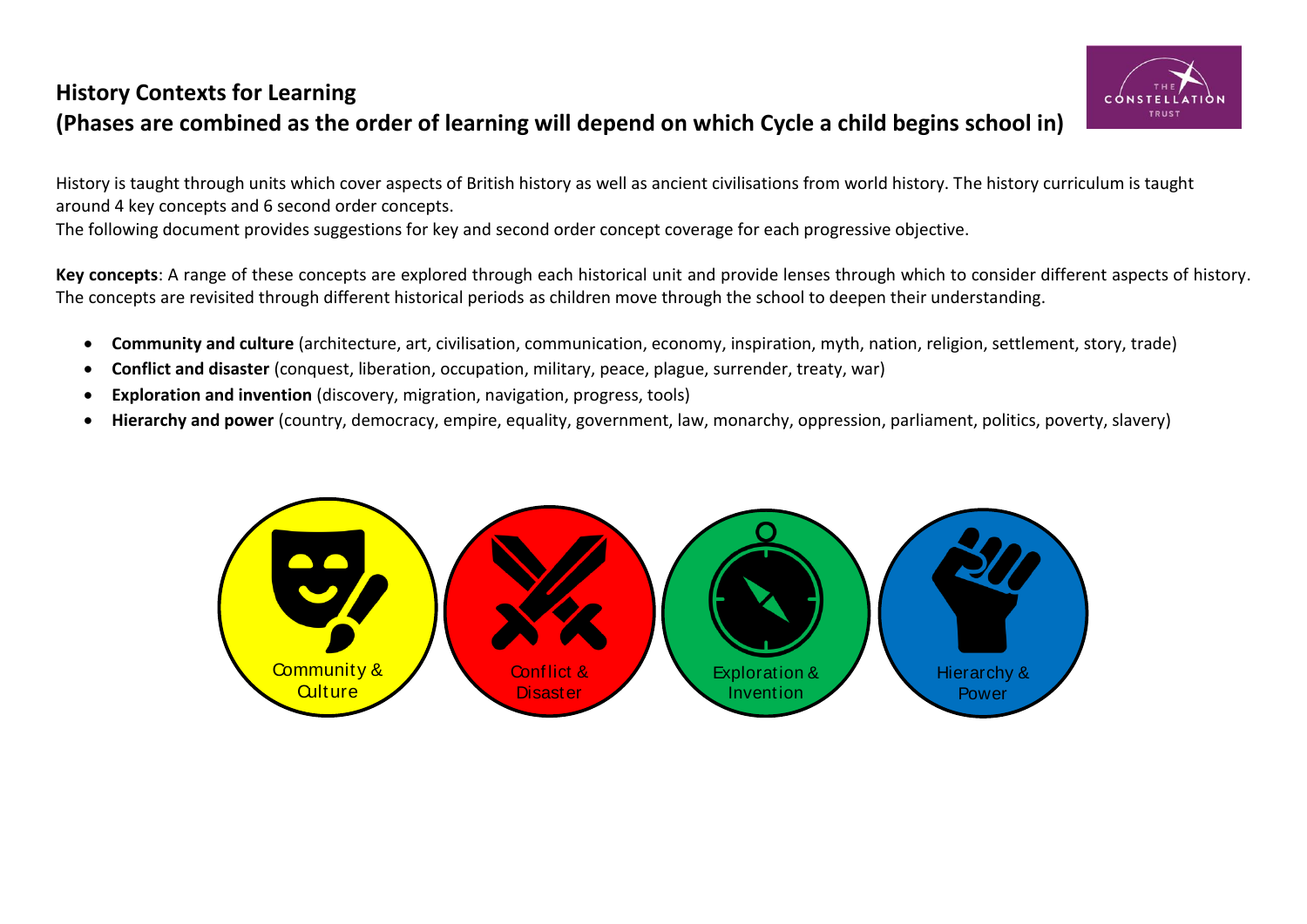|                        |                                                                                                                                                                   |                                                    |                     | <b>Key Concepts</b> |  | Second                                                                                                                                             |
|------------------------|-------------------------------------------------------------------------------------------------------------------------------------------------------------------|----------------------------------------------------|---------------------|---------------------|--|----------------------------------------------------------------------------------------------------------------------------------------------------|
| Year                   | Key content including domains of knowledge                                                                                                                        | Context for<br>Learning                            | $\ddot{\mathbf{y}}$ |                     |  | Order<br>Concepts                                                                                                                                  |
|                        | can talk about the lives of people around me and in society.                                                                                                      |                                                    |                     |                     |  | See<br><b>Teaching</b><br>Sequence<br><b>Support</b><br>document<br>to ensure<br>coverage of<br>secondary<br>concepts<br>for each<br>history unit. |
| <b>EYFS</b>            | can talk about similarities and differences between things in the past and now.                                                                                   |                                                    |                     |                     |  |                                                                                                                                                    |
|                        | can talk about and understand the past through settings, characters and events<br>encountered in books read in class and storytelling.                            |                                                    |                     |                     |  |                                                                                                                                                    |
|                        | can give examples of things that were different when my grandparents were children.                                                                               | Toys                                               |                     |                     |  |                                                                                                                                                    |
|                        | can know about a famous historical event or person in my local area and can explain<br>why they are famous.                                                       | Amy Johnson-<br>Let's Go Down<br>Under             |                     |                     |  |                                                                                                                                                    |
| Year<br>$\mathbf{1}$   | can recount and order the life of a famous historical figure                                                                                                      | Grace Darling -<br>Seaside                         |                     |                     |  |                                                                                                                                                    |
| and<br>Year            | I can explain why a historical figure was important and how they changed things                                                                                   | Queen Victoria -<br>Victorians                     |                     |                     |  |                                                                                                                                                    |
| $\overline{2}$         |                                                                                                                                                                   | Great Fire of<br>London                            |                     |                     |  |                                                                                                                                                    |
|                        | can describe significant events from beyond living memory and explain cause and<br>consequence                                                                    | Christopher<br>Columbus -<br>Explorers             |                     |                     |  |                                                                                                                                                    |
|                        | I can describe the changes in Britain between the Stone Age and Iron Age (relating to<br>the key concepts)                                                        | The Stone Age &<br>Iron Age - Through              |                     |                     |  |                                                                                                                                                    |
|                        | I can explain how we know about life in Stone Age and Iron Age Britain                                                                                            | the Ages                                           |                     |                     |  |                                                                                                                                                    |
| Year<br>$\overline{3}$ | I can give an overview of the Roman Empire by 42AD and the power of its army.                                                                                     | The Roman<br>Invasion of Britain -                 |                     |                     |  |                                                                                                                                                    |
| and<br>Year            | I can explain the impact of the Roman invasion and settlement (relating to the key<br>concepts)                                                                   | <b>Ancient Rome</b>                                |                     |                     |  |                                                                                                                                                    |
| $\overline{4}$         | I can explain where the Anglo-Saxons came from and why they invaded Britain and<br>describe the impact this had on life in Britain (relating to the key concepts) | The Anglo-Saxons &<br>Scots - Rampaging<br>Raiders |                     |                     |  |                                                                                                                                                    |
|                        | I know that the Scots were a people that invaded northern Britain from Ireland which<br>resulted in the formation of Scotland.                                    |                                                    |                     |                     |  |                                                                                                                                                    |
|                        | I know why the Vikings invaded Britain and why they were so successful                                                                                            |                                                    |                     |                     |  |                                                                                                                                                    |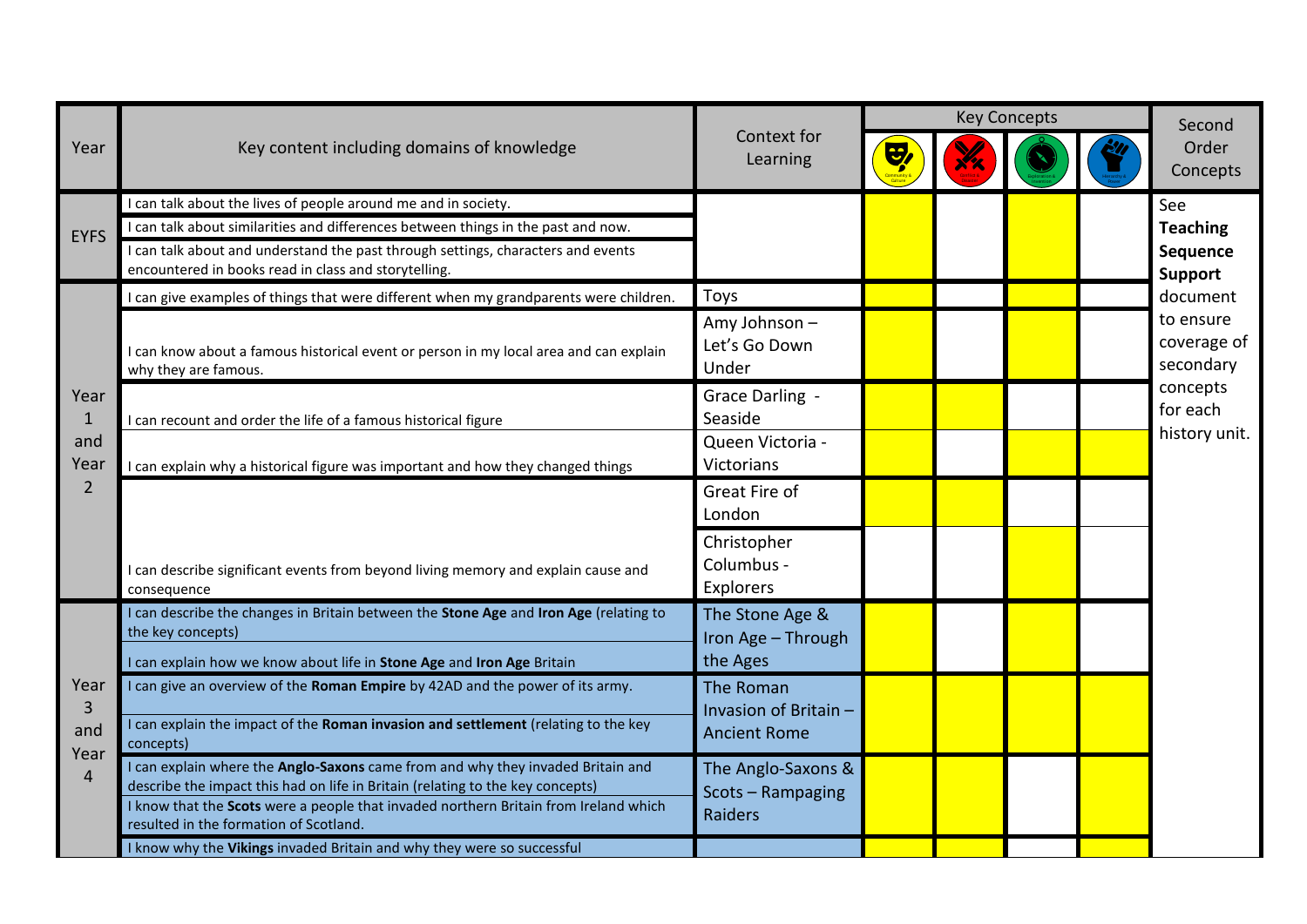|                    | I can explain the struggle between the Anglo-Saxons and the Vikings for the kingdom of<br>England.<br>I know about and can explain the influence that Ancient Greek culture had on the world<br>(relating to the key concepts)                                                                                                 | The Vikings &<br>Anglo-Saxons-<br><b>Rampaging Raider</b><br>Ancient Greece -<br><b>Go Greece</b> |  |  |  |
|--------------------|--------------------------------------------------------------------------------------------------------------------------------------------------------------------------------------------------------------------------------------------------------------------------------------------------------------------------------|---------------------------------------------------------------------------------------------------|--|--|--|
|                    | can give an overview of Ancient Greek culture and history.<br>I can explain how events from our <b>local area</b> had an impact beyond our region (relating<br>to the key concepts)                                                                                                                                            | Lightning<br>William<br>Wilberforce/Slavery<br>- Sierra Leone                                     |  |  |  |
|                    | can research and complete a study about significant historical events from our local<br>area                                                                                                                                                                                                                                   | Leisure and<br>Entertainment-<br><b>Going for Gold</b>                                            |  |  |  |
|                    | can give an overview of where and when the first civilisations appeared (Ancient<br>Egypt,) and place these on a timeline.<br>I can explain the major achievements of one of the earliest civilisations (e.g. Egypt).<br>(relating to the key concepts)                                                                        | Achievements of<br>the earliest<br>civilisations<br>(one in depth) $-$<br><b>Ancient Egypt</b>    |  |  |  |
| Year<br>5 and<br>6 | I can research and share my knowledge with others about a key aspect or theme in<br>British history from after 1066 (e.g. the power of the monarchy, crime and punishment,<br>World War II etc) (relating to the key concepts)<br>can research and complete a study about significant historical events from our local<br>area | <b>World War 2 Battle</b><br>of Britain & Hull<br><b>Blitz - Never Forget</b>                     |  |  |  |
|                    | I can explain how events from our local area had an impact beyond our region (relating<br>to the key concepts)                                                                                                                                                                                                                 | Hull's Fishing<br>Industry - Hull and<br>Proud                                                    |  |  |  |
|                    | I can place a non-European civilisation on a time line along with major historical periods<br>of the same time including British and European history.<br>can give a detailed overview of a non-European civilisation that contrasts with British<br>history (relating to the key concepts)                                    | <b>Mayan Civilisation</b><br><b>Benin</b><br>Early Islamic<br>Civilisation                        |  |  |  |